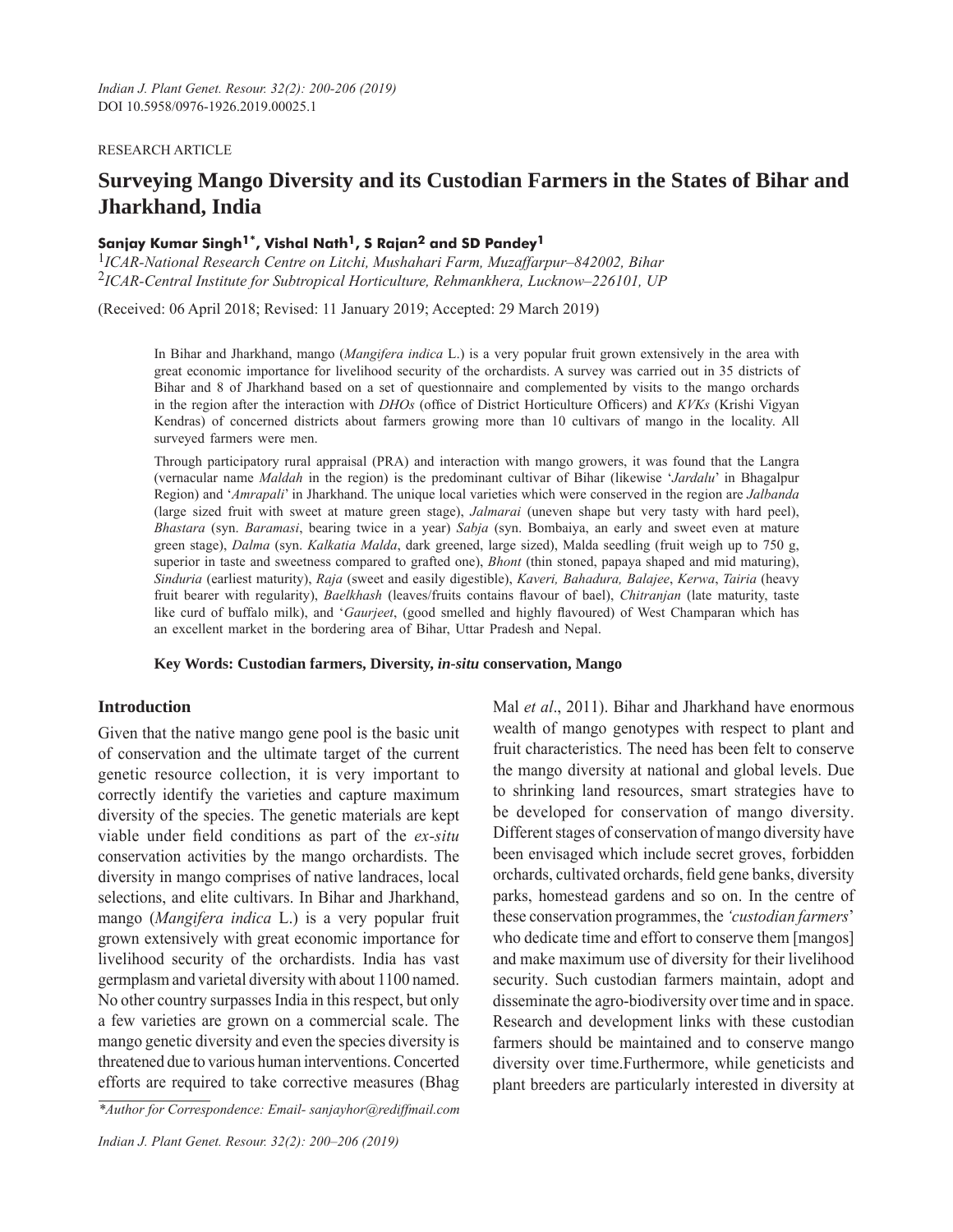the molecular level, farmers are more concerned about visible morphological and agronomic variation, which helps them to identify cultivars that are productive and do well in their location specific environment (this refers to narrow adaptation given that farmers are unfamiliar with the characteristics of the many different cultivars of mango (Singh *et al*., 2015). While *ex-situ* conservation poses largely technical challenges, *in-situ* and *onfarm* conservation also need to consider several social parameters with regards to farming communities and the knowledge they hold. It is impossible to undertake *on-farm* conservation of 'nature' without considering people, their rights, their needs, their values and their relationships (Sthapit *et al*., 2016).

For the identification of custodian farmers and the mango diversity they maintain, a survey was carried out in some districts of Bihar and Jharkhand with the objective to see the gaps in improved practices they follow and to document the traditional knowledge they use to conserve and utilize mango diversity. An assessment of the diversity grown variants grown by the community may lead to identification of promising accessions/clones with regard to (better) quality and late or early maturity compared to locally acceptable varieties. The present paper highlights the need to group various cultivars based on mopho-physio-biochemical

and molecular characterisation and screening for breeding purposes for improvement of commercial cultivars. It concludes that some of the superior germplasm can be directly release as variety for the region.

## **Material and Methods**

An effort was made to collect information on indigenous diversity maintained by interested orchardists and to understand their motivating factors to conserve them (Department of Biotechnology, Govt. of India Sponsored '*National Database on Mango*' Project). The name of districts to be surveyed was given by the Nodal Officer, *National Database on Mango*' Project, ICAR-CISH, Lucknow. Concern districts were selected based on GIS Mapping of mango orchards. A survey was carried out in 35 districts of Bihar and 8 of Jharkhand based on a set of questionnaires (developed by ICAR-Central Institute for Subtropical Horticulture, Lucknow). This was complemented by exchanges with the DHOs and KVKs of concerned districts and by field visits to the mango orchards. Discussion with the farmers growing more than 10 cultivars in the locality were held (Table 1). We asked basic research questions to collect information about; a) Passport data and morphological characterization of genetic resources, b) Digitization of information regarding *on-farm* conservation, c) Characterization of farmers varieties, d) Data on

|  |  | Table 1. List of custodian farmers conserving mango diversity |  |
|--|--|---------------------------------------------------------------|--|
|  |  |                                                               |  |

| Name of the farmers                  | Location of orchard <sup>®</sup>                         | Longitude     | Latitude        | Altitude<br>$(\pm m)$ | Total No.<br>of trees | No. of Mango<br>varieties<br>conserved |
|--------------------------------------|----------------------------------------------------------|---------------|-----------------|-----------------------|-----------------------|----------------------------------------|
| Sri Kaushal Motani                   | Gamharia Farm, Chauhatta, Mainatand, (West<br>Champaran) | N27°14'58.0"  | E084°37'50.1"   | $\mathfrak{D}$        | 2000                  | 17                                     |
| Sri Pankaj Kumar Singh               | Jalhan, Khajuria, (East Champaran)                       | N26°28'50.0"  | E084°43'21.6" 3 |                       | 250                   | 26                                     |
| Sri Shailesh Pandey                  | Dhamsar, Lahladpur via Jantabazar, (Saran)               | N26°03'19.7"  | E084°37'40.8"   | -2                    | 150                   | 16                                     |
| Sri Abdul Rahim                      | Kumarbag, Sadar, Bettiah, (West Champaran)               | <b>NA</b>     | <b>NA</b>       |                       | 360                   | 28                                     |
| Sri Anuj Kumar Rai                   | Malikaur, Pusa, (Samastipur)                             | N25°56'44.5"  | E085°38'19.5"   | 2                     | 150                   | 21                                     |
| Sri Vinod Kumar Rai                  | Jagdishpur, Pusa, (Samastipur)                           | N25°56'93.4"  | E085°39'25.1"   | 34                    | 300                   | 36                                     |
| Sri Vijay Kumar Sharma               | Basuari, Pusa, (Samastipur)                              | E085°39'29"   | N 26°00'19"     | 42                    | 350                   | 20                                     |
| Sri Sanjay Sharma                    | Malinagar, Pusa, (Samastipur)                            | N26°00'28.5"  | E085°40'58.5"   | 35                    | 130                   | 19                                     |
| Sri Washi Akhtar                     | Dharmparsa, Manjha, (Gopalganj)                          | N26°21'30.6"  | E084°29'23.3" 3 |                       | 400                   | 19                                     |
| Sri Rajeev Nayan Tiwari              | Dahibhata, Uchkagaon, (Gopalganj)                        | N26°28'42.7"  | E084°22'40.3"   | $\mathcal{F}$         | 600                   | 16                                     |
| Sri Harsh Ranjan                     | Hasanpur Vajhi, Sakra, (Muzaffarpur)                     | N 26°00'5.16" | E085°33'2.7"    | 14                    | 300                   | 19                                     |
| Sri Sudhir Kr. Pandey                | Vishunpur Bakhari, Muraul, (Muzaffarpur)                 | NA            | NА              |                       | 100                   | 16                                     |
| Sri Amresh Kumar                     | Banwra Kothi, Sadar, (Katihar)                           | N25°36'30.9"  | E087°34'45.6"   | 10                    | 1500                  | 17                                     |
| Sri Kalidas Banerjee                 | Rautara, Kodha, (Katihar)                                | N25°39'37.5"  | E087°31'57.9"   | $\overline{4}$        | 450                   | 25                                     |
| Sri Sameer Kumar Jha                 | Rampur Kamat, Hasanganj, (Katihar)                       | N25°37'50.2"  | E087°33'55.7"   |                       | 400                   | 16                                     |
| Sri Sanjeet Kumar                    | Chauhan Tola, Jalalgarh, (Purnea)                        | N25°56'57.0"  | E087°31'30.2"   | $\overline{4}$        | 25                    | 15                                     |
| Sri Kumar Tarun                      |                                                          | N25°56'54.4"  | E087°31'37.6"   | 8                     | 140                   | 22                                     |
| Sri Ashok Kr. Singh<br>*<br>$\cdots$ | Nagauali, Basantpur, (Siwan)                             | N26°09'41.6"  | E084°40'26.0"   | 3                     | 200                   | 15                                     |

\*District's name is delineated in brackets under column 2.

*Indian J. Plant Genet. Resour. 32(2): 200–206 (2019)*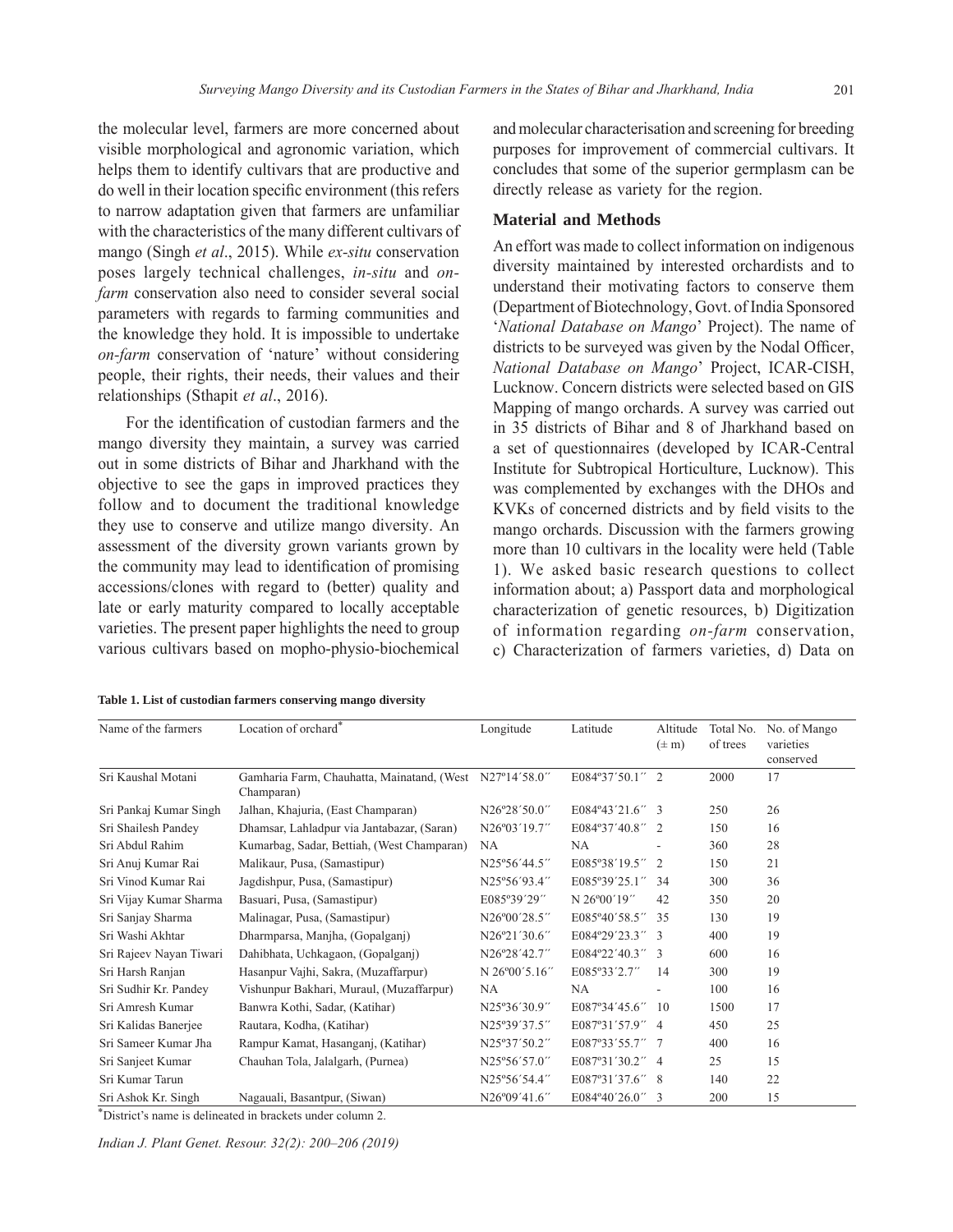regional varieties, e) Updating information on TK, usage of mango fruits or any parts of mango trees and any new practices followed, f) Knowledge available with mango growers on nutritional and medicinal value of mango, g) The intensity of disease and pests and how fields are managed, and h) The number of germplasm in their field gene bank and what good practices of production and postharvest technologies are followed in their orchard. The selected villages of various districts were surveyed for assessment of *onfarm* mango diversity and motivating factors influencing their continued cultivation by the farmers. Farmers who cultivated multiple mango varieties were asked about the reasons for cultivating them concurrently without any economic profits unlike they would have obtained from an orchard of commercial varieties.

 In the present paper, we made an inventory of the mango varieties cultivated with special importance given to local landraces and investigate the role of traditional ecological knowledge of the mango growers, concerning the management and conservation of the agro-biodiversity of Bihar and Jharkhand. During the survey, no any germplasm was collected, but information shared by mango growers was validated with answers to focussed questions given by neighbours/villagers of the vicinity.

## **Results and Discussion**

The typology of motivational factors driving the custodian farmers to maintain agro-biodiversity, as suggested by Sthapit *et al.* (2013), includes personal (hobby, personal interest to collect); social value (heritage value and legacy/or respect for parents/forefathers, for exchange with relatives/friends); economic considerations (good income, risk management); cultural significance (traditions, customs, beliefs or because of its use in cultural or religious functions); natural virtues of a variety (disease or pest resistant or adapted to local climate and soil conditions, provision of eco-system services, regular bearer) and biological (taste, varietal preference) values.

 A large array of cultivated and wild types of mango found in the surveyed areas and seedling races derived from mono-embryonic mango stones. They are the most important components of diversity available in India. Almost all commercial cultivars of mango have arisen as a result of seedling selection (Bhag Mal *et al*., 2011) and unique varieties conserved by custodian farmers in this investigation were mostly of seedling origin. Most of the mango diversity in India and the world is conserved *in-situ*, and amongst all diversity conserved, some stunning examples of local mango varieties are conserved by many mango growers in the region. Some unique mango diversity which was identified from the field gene banks includes *Mithua* (from <sup>\*</sup>Patna), *Sewaiaya, Bhont, Jalbanda* (Saran), *Gaurjeet* (West Champaran), and *Baramasi* (Jamui) (Table 2).Others are listed in Table 3. These species possess important characteristics, such as disease resistance, desired fruit quality (which is lacking in the currently cultivated germplasms). [\*District name given in parenthesis; name of unique varieties delineated in italic].

#### **Table. 2. Enlisted varieties of mango** *in-situ* **conserved in various districts of Bihar**

| S.No.            | Name of unique varieties       | Conserved in the District       |
|------------------|--------------------------------|---------------------------------|
| 1.               | Jalbanda                       | Saran                           |
| $\overline{2}$ . | Jalmarai                       | Purnea                          |
| $\overline{3}$ . | <i>Baramasi</i>                | Samastipur                      |
| 4.               | Lamba Bahadur                  | Katihar                         |
| 5.               | Hilsa Peti                     |                                 |
| 6.               | Bhastara (syn. Baramasi)       | Siwan                           |
| 7.               | Sabja (syn. Bombaiya)          | East Champaran and              |
| 8.               | Dalma (syn. Kalkatia<br>Malda) | Gopalganj                       |
| 9.               | Malda seedling                 | Samastipur                      |
| 10 <sub>1</sub>  | <b>Bhont</b>                   | Saran                           |
| 11.              | Suraypuri                      | Purnea                          |
| 12.              | Raja                           | Gopalganj                       |
| 13.              | Kaveri, Balajee                |                                 |
| 14.              | Esna                           | Katihar                         |
| 15.              | <b>Baelkhash</b>               | Gopalganj                       |
| 16.              | Chitranjan                     | Katihar and Purnea              |
| 17.              | Gaurjeet                       | West Champaran                  |
| 18.              | Kerwa                          | Siwan                           |
| 19.              | Tairia                         |                                 |
| 20.              | Latkampu (Syn. Bahadura)       | East Champaran and<br>Gopalganj |
| 21.              | Hajipur Mithui'                | Samastipur                      |
| 22.              | Madhukupia                     |                                 |
| 23.              | Paharpur Sinduria              |                                 |
| 24.              | Rari mango                     |                                 |
| 25.              | Kapuria                        |                                 |
| 26.              | Hajipur Mithui                 |                                 |
| 27.              | Ajgavi Sipia                   |                                 |
| 28.              | <b>Belwa</b>                   |                                 |
| 29.              | Chauaria                       | Katihar                         |
| 30.              | <b>Navras</b>                  |                                 |
| 31.              | Jethua.                        | Purnea                          |
| 32.              | Kala Pahad                     |                                 |
| 33.              | Jing Jing                      |                                 |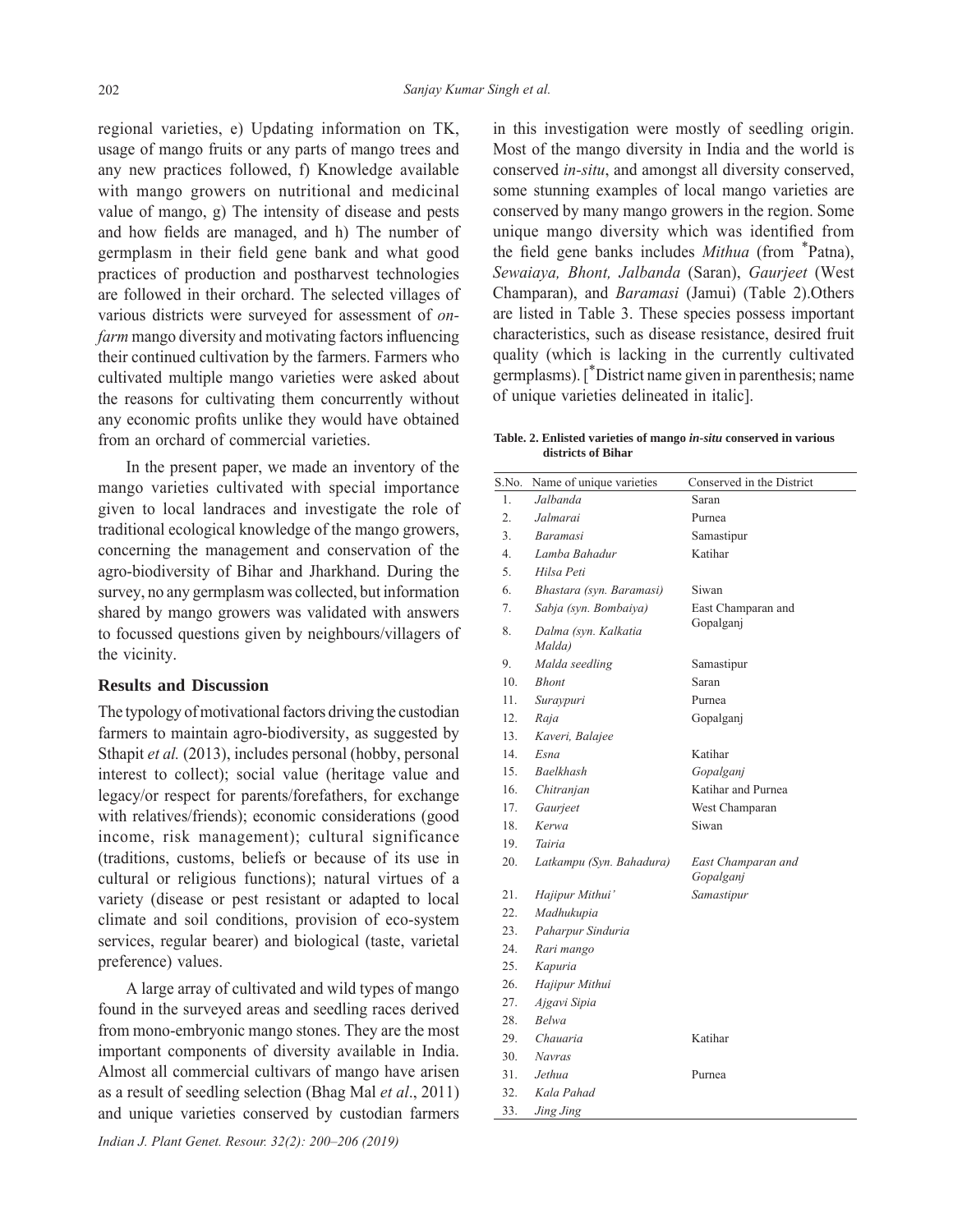| S.No. | Name of unique varieties    | Distinct attributes                                                                                                                                                                                                                                                                                                                      | District                  |
|-------|-----------------------------|------------------------------------------------------------------------------------------------------------------------------------------------------------------------------------------------------------------------------------------------------------------------------------------------------------------------------------------|---------------------------|
| 1.    | Jalbanda                    | Large sized fruit with sweet at mature green stage                                                                                                                                                                                                                                                                                       | Saran                     |
| 2.    | Jalmarai                    | Very tasty with hard peel hard peel, better shelf life<br>Latest maturity (September) led to fruit fly attack<br>Shape is not uniform i.e. distorted                                                                                                                                                                                     | Purnea                    |
| 3.    | <b>Baramasi</b>             | Flowering thrice in a year;<br>June -July crop is sour in taste and October crop is sweet                                                                                                                                                                                                                                                | Samastipur                |
| 4.    | Lamba Bahadur               | Fruit is just like Fazli, shy bearer<br>Large sized fruit (1-1.25 kg per fruit)<br>Resistant to insect pest                                                                                                                                                                                                                              | Katihar                   |
| 5.    | Hilsa Peti                  | Heavy bearer, ideal sized fruit (4-5 in a kg)                                                                                                                                                                                                                                                                                            |                           |
| 6.    | Bhastara (syn. Baramasi)    | Bearing twice in a year                                                                                                                                                                                                                                                                                                                  | Siwan                     |
| 7.    | Sabja (syn. Bombaiya)       | An early and sweet even at mature green stage                                                                                                                                                                                                                                                                                            | East Champaran and        |
| 8.    | Dalma (syn. Kalkatia Malda) | Dark greened, large sized                                                                                                                                                                                                                                                                                                                | Gopalganj                 |
| 9.    | Malda seedling              | Fruit weigh up to $750 g$<br>Superior in taste and sweetness than grafted one                                                                                                                                                                                                                                                            | Samastipur                |
| 10.   | <b>Bhont</b>                | Thin stoned, papaya shaped and mid maturing                                                                                                                                                                                                                                                                                              | Saran                     |
| 11.   | Suraypuri                   | Regular bearer, scented, bunch bearer<br>Greenish while ripening with white pulp<br>Small sized fruit with prominent beak, thin peel<br>Sucking varieties, can be eaten as much as possible                                                                                                                                              | Purnea                    |
| 12.   | Raja                        | Sweet and easily digestible                                                                                                                                                                                                                                                                                                              | Gopalganj                 |
| 13.   | Kaveri, Balajee             | Heavy bearer with regularity                                                                                                                                                                                                                                                                                                             |                           |
| 14.   | Esna                        | Ripening in September (latest to ripen)<br>Fibreless, and high yielder (4 quintal per tree)<br>Bangladeshis are fond of pickle out of it                                                                                                                                                                                                 | Katihar                   |
| 15.   | Baelkhash                   | Leaves/fruits contains flavour of bael                                                                                                                                                                                                                                                                                                   | Gopalganj                 |
| 16.   | Chitranjan                  | Cross of Chauria × Bombai (presumed)<br>Very sweet (taste like curd of buffalo milk)<br>Tight skin with firm, yellow pulp<br>Thin stone, High shelf life,<br>Weight: 6-8 per kg<br>Fibreless, light-yellow peel<br>But milk sap is more and highly acidic<br>Matures in mid-June and<br>Fetch premium price<br>Resistant to insect pests | Katihar and Purnea        |
| 17.   | Gaurjeet                    | Good smelled and highly flavoured, has excellent market in the<br>bordering area of Bihar, UP and Nepal                                                                                                                                                                                                                                  | West Champaran            |
| 18.   | Kerwa                       | Long and big sized fruit, (banana shape)<br>A sucking variety matures in late August, Small seed with 3 inch in<br>length, red shoulder with fibre.                                                                                                                                                                                      | Siwan                     |
| 19.   | Tairia                      | Heavily fruited, regular bearer,<br>Even un-ripen fruit and peels are also sweet                                                                                                                                                                                                                                                         |                           |
| 20.   | Latkampu (Syn. Bahadura)    | Big sized, matures in first week of July                                                                                                                                                                                                                                                                                                 | East Champaran, Gopalganj |
| 21.   | Hajipur Mithui'             | Thick peel, better shelf life                                                                                                                                                                                                                                                                                                            | Samastipur                |
| 22.   | Madhukupia                  | Pulp taste like honey                                                                                                                                                                                                                                                                                                                    |                           |
| 23.   | Paharpur Sinduria           | Bears fruits in late July with firm pulp                                                                                                                                                                                                                                                                                                 |                           |
| 24.   | Rari mango                  | Small but very juicy and sucking variety liked by many locals                                                                                                                                                                                                                                                                            |                           |
| 25.   | Kapuria                     | Fibreless, firm pulp, red blush at shoulder<br>Matures in Late June, high yielder (3 quintal per tree with 10 year old)                                                                                                                                                                                                                  |                           |
| 26.   | Hajipur Mithui              | Big sized, yellow golden in colour, heavy bearer,<br>Very less fruit drop                                                                                                                                                                                                                                                                |                           |
| 27.   | Ajgavi Sipia                | Thin stoned, long fruited with thick shoulder                                                                                                                                                                                                                                                                                            |                           |
| 28.   | Belwa                       | Fibreless, pulp consistency like <i>malda</i><br>very sweet and ideal fruit sized, attractive red coloured<br>Thick skin, makes suitable for long distance transport                                                                                                                                                                     |                           |

| Table 3. Details of uniqueness of indigenous mango varieties conserved by custodian farmers of mango across Bihar and Jharkhand |  |  |  |
|---------------------------------------------------------------------------------------------------------------------------------|--|--|--|
|                                                                                                                                 |  |  |  |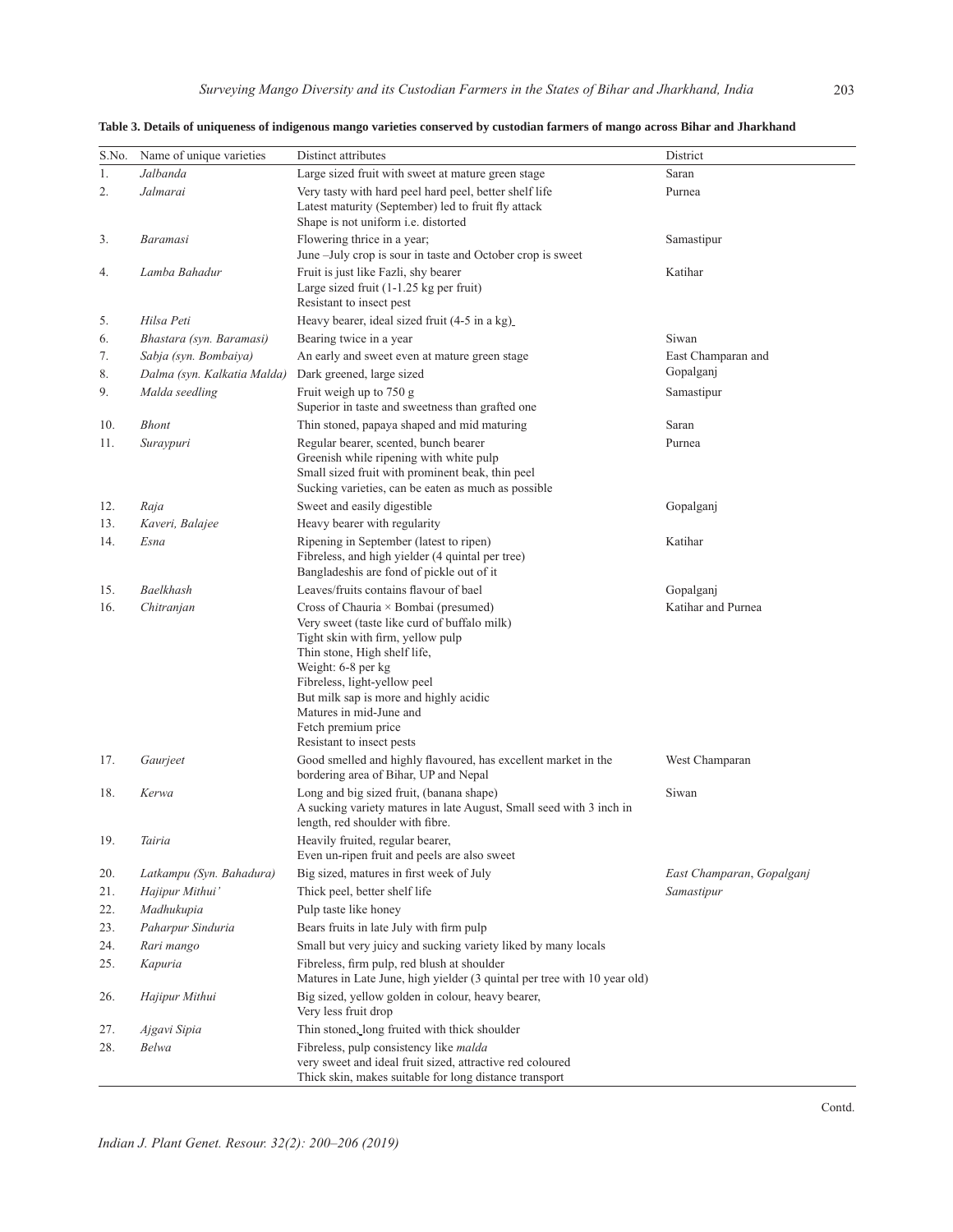*Sanjay Kumar Singh et al.*

|     | S.No. Name of unique varieties | Distinct attributes                                                        | District |
|-----|--------------------------------|----------------------------------------------------------------------------|----------|
| 29. | Chauaria                       | Early maturity and sweet even at un-ripened                                | Katihar  |
| 30. | Navras                         | Fibreless, with nine type of flavour, mid maturity                         |          |
| 31  | Jethua                         | Earliest to mature, long and small fruit<br>Yellow pulp with scented aroma | Purnea   |
| 32. | Kala Pahad                     | Big sized fruit with thin peel<br>Taste is better than Calcuttia malda     |          |
| 33. | Jing Jing                      | Sucking varieties, small sized with yellow pulp                            |          |



**Fig.1. 'Mallika' mango (Average fruit weight 720 g), conserved by Sri Anoj Kr. Rai, Malikaur, Samastipur**



**Fig. 2. Mango malformation in Jamui, and custodian Farmer of West Champaran, Bihar** 



**Fig. 3. Custodian Farmer of Ranchi, Hazaribagh and Lohardaga district, Jharkhand**



**Fig. 4. Custodian Farmer of Gopalganj, Siwan and Katihar, Bihar**

*Indian J. Plant Genet. Resour. 32(2): 200–206 (2019)*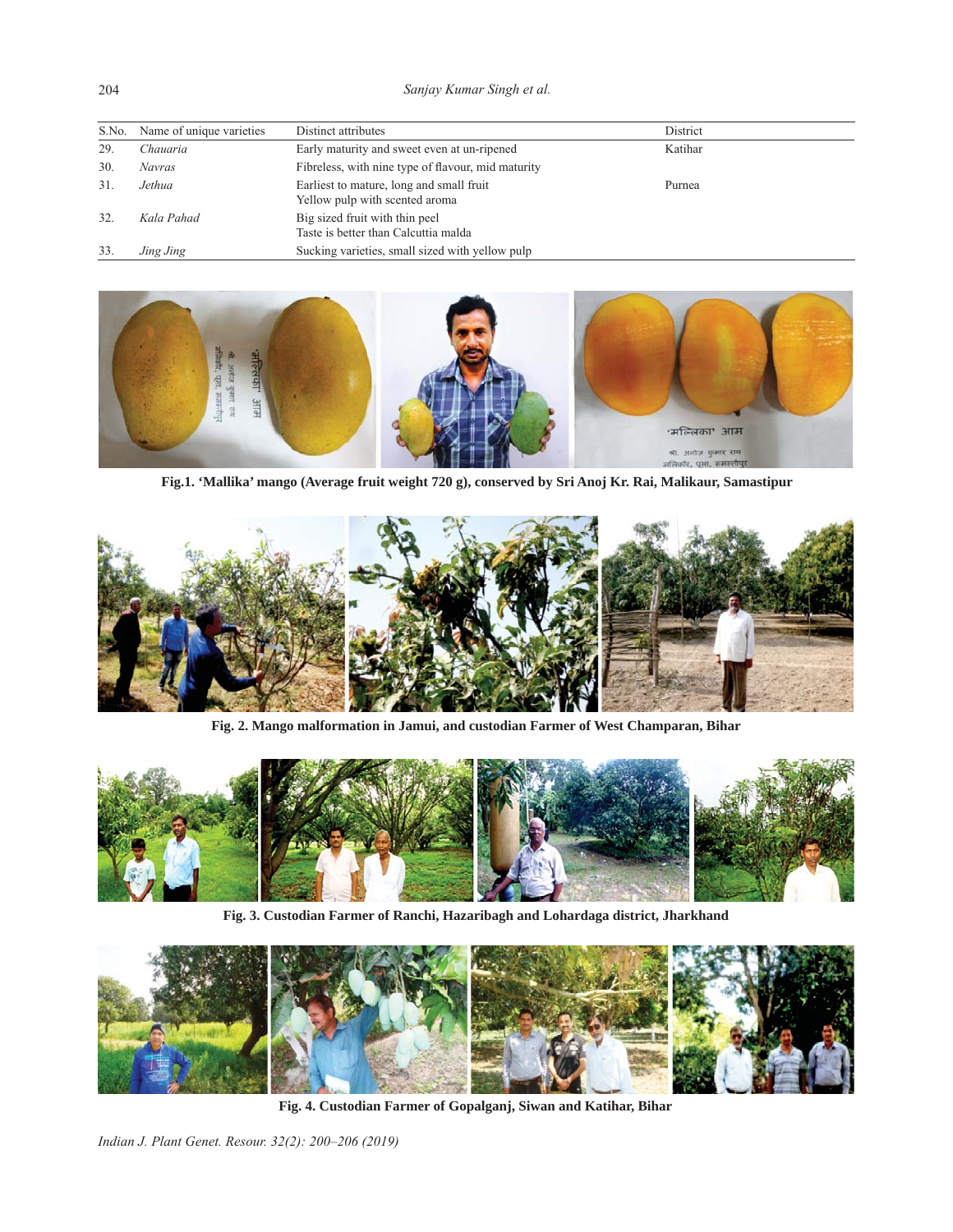

**Fig. 5. Custodian Farmer of Samastipur, East Champaran districts, Bihar [Note: All of the above farmers are conserving more than 10 varieties in their orchard, and standing near the tree of unique varieties they grow and conserve]**

 The farmers' responses to the survey questions underscore the importance of diversity as a mechanism for not only meeting the multiple needs of farmers, but also for increasing fruit availability for longer periods. While there was some overlap in the responses, farmers recognized that each variety reacts differently, season to season, depending on environmental conditions. Therefore, farmers seem aware that planting more varieties may assure yields which will be stabilized and maximized in due course of time in comparison to growing a single variety. Farmers mentioned several main motivational factors to maintain mango diversity: love for maintaining many varieties at the same time, interest in a maximum number of differently tasting fruits, regular source of income, recognised social status/prestige and availability of fruit, fuel and timber as a source of earning during emergency. Custodian farmers, apart from playing a critical role in conserving the rare varieties, act as local guides to disseminate the good practices. They also play as scions donors of local varieties to the community and share their traditional knowledge (Gajanana *et al*., 2015). One farmer of the Patna district (growing >11 cultivars of mango) practices grafting and has hobby of planting new trees. He has been distributing 20-25 plants every year to the neighbours, free of cost. He also shares meteorological information received as messages on his mobile and disseminates traditional knowledge and newer information related to marketing.

In the survey, we identified a maximum number of orchardists of *Darbhanga* (25) and *Samastipur* (16), *East Champaran* (15) and *Katihar* (15) district having more than 10 varieties in their orchard. Through the survey, we identified 22 orchardists who have more than 15 varieties in their orchard. Most of the mango growers of Jharkhand are conserving *on-farm* mango biodiversity

*Indian J. Plant Genet. Resour. 32(2): 200–206 (2019)*

using organic inputs, in Bihar there are fewer. Among 210 farmers of thirty four districts of Bihar and 8 districts of Jharkhand, the maximum number of varieties of mango is grown and maintained by Sri. Vinod Kumar Rai of *Jagdishpur*, Samastipur (36 in total) and Sri. Abdul Rahim of *Kumarbagh*, West Champaran (28 in total) (Table 1) and Sri Harendra Kumar Singh of Makhdumpur, Bihta, Patna. The later has been identified as torch bearer for farmers who needs information on e-marketing, weather forecast, skilled grafter/budder. This custodian farmer encourages farmers to grow *Jamun* and *Datepalm* as per land availability. Sri. Anoj Kumar Rai, Malikaur, Pusa, Samastipur are growing more than 25 types of fruit trees in their orchard including temperate and arid fruits, do self marketing and have the hobby of growing maximum number of varieties.

 The major problems of orchards of Bihar found in the survey are young plant mortality, grazing of small plants by goat and blue bull, thefts of fruits, poor irrigating facility due to deep water table, drying of '*Sipia*' mango, dieback, fruit drop, burl disorder, monkeys (stealing fruit), termites, mealy bugs, stem borers, irregular bearing and lack of marketing of rare varieties. In Jharkhand, the main problems are black tip, hailstorm, mango malformation and fruit drop. The major problems affecting of mango orchards in West Champaran were fruit borers. Mango malformation was found to be severe in *Jamui* of Bihar and *Lohardaga* of Jharkhand and severe labour scarcity for various agricultural operations were mentioned in both the states.

 Farmers reported that traditional varieties show superior performance in terms of pest resistance, flood resistance and have better adaptation to the variable production environment. Farmers in the study area have a deep knowledge about the characteristics of the traditional varieties and their performance under different